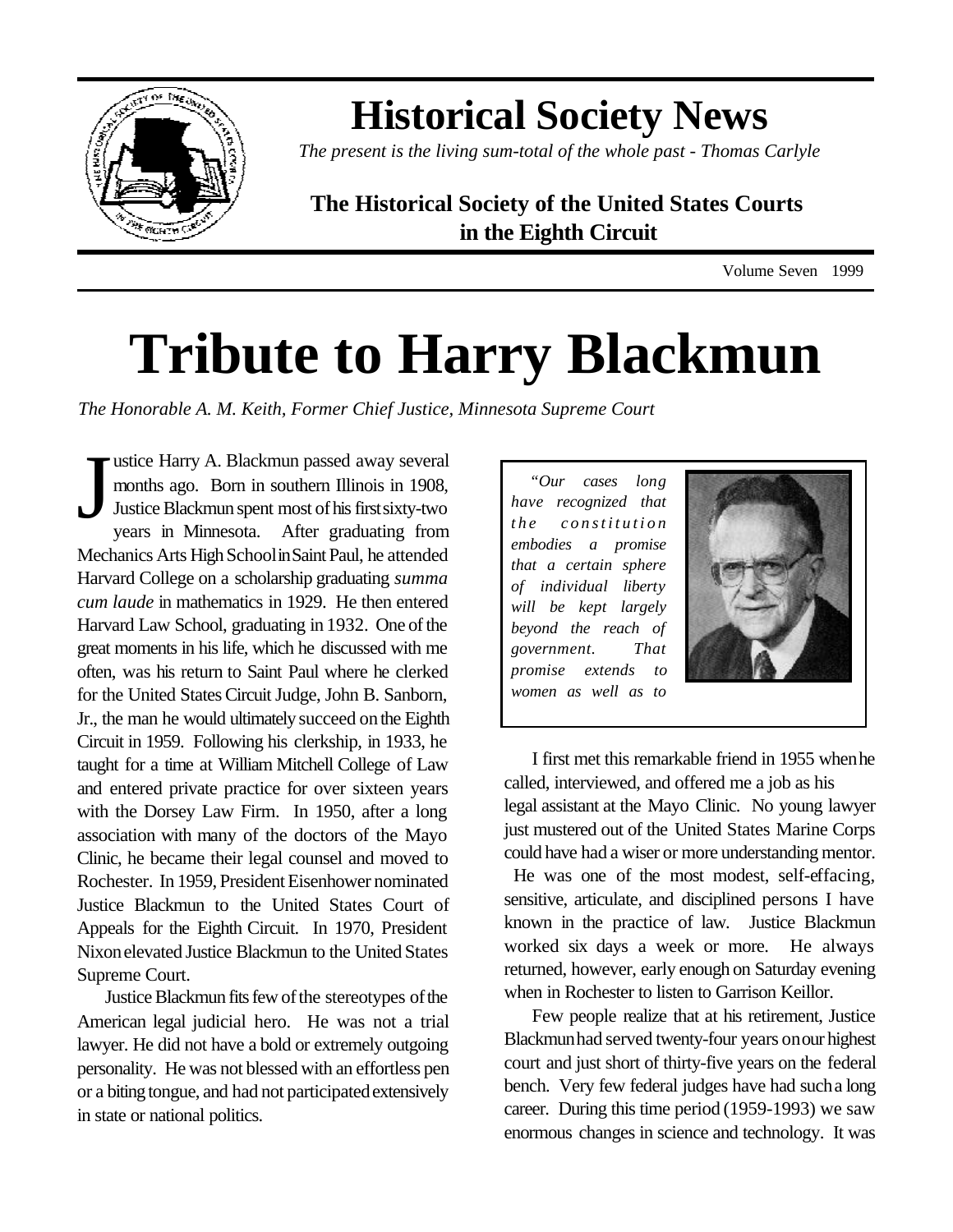also a period when our Nation was fast becoming one of the most diverse on this small globe in terms of religious, racial, and ethnic makeup.

No federal judge inour lifetime has been subjected to harsher criticism than Justice Blackmun following the *Roe v. Wade* decision he wrote on behalf of the court in 1973. Too often, other areas of the law in which he made meaningful judicial contributions have been ignored. Let me mention a few.

Justice Blackmun, on first amendment issues, always believed that government neutrality on religious questions was an essential ingredient to true religious freedom and diversity. He had profound respect for freedom of conscience. Perhaps, even more important, Justice Blackmun brought a human dimension to his decisions. He understood the personal complexities that individuals face, especially those who are members of religious minorities.

As a judge, he has shaped the practice of medicine as no other judge or person. In his many opinions concerning medical matters, he tried to give doctors the right to practice medicine without undue state interference and the right of patients to autonomy and privacy. He eloquently defended patient's rights without disparaging the medical profession. He knew first hand the long educational and ethical struggles of the men and women who treat the sick and dying of our society. Perhaps his greatest contributionwas in the constitutional promise of privacy—the setting of our ultimate sexual and social relationships, bodily integrity and personal choices outside the legitimate scope of governmental intrusion. I will always remember his words in the *Thornberg* opinion: "Our cases long have recognized that the constitution embodies a promise that a certain sphere of individual liberty will be kept largely beyond the reach of government. That promise extends to women as well as to men."

Few of us have had the opportunity to know a person with such decency, common sense, and intellectual capacity. His voice and words will be missed.

## **Historical Society Board of Directors**

Hon. Richard W. Peterson - President Thomas H. Boyd - Vice President Ann T. Fessenden - Secretary - Treasurer

#### **Court of Appeals**

Hon. Donald P. Lay Thomas H. Boyd

#### **Eastern District of Arkansas**

Hon. William R. Wilson, Jr. Dr. Frances Ross

## **Western District of Arkansas**

Hon. Jimm L. Hendren Katherine C. Gay

#### **Northern District of Iowa**

Hon. Mark W. Bennett Eric W. Lam

#### **Southern District of Iowa**

Hon. Ronald E. Longstaff Hon. Richard W. Peterson

#### **District of Minnesota**

Hon. John R. Tunheim Duane W. Krohnke

#### **Eastern District of Missouri**

Hon. Stephen N. Limbaugh Ann E. Buckley

**Western District of Missouri** Hon. Howard F. Sachs R. Russell Millin

#### **District of Nebraska**

Hon. Richard G. Kopf Mary J. Hewitt

#### **District of North Dakota**

Hon. Dwight C.H. Kautzmann M. Daniel Vogel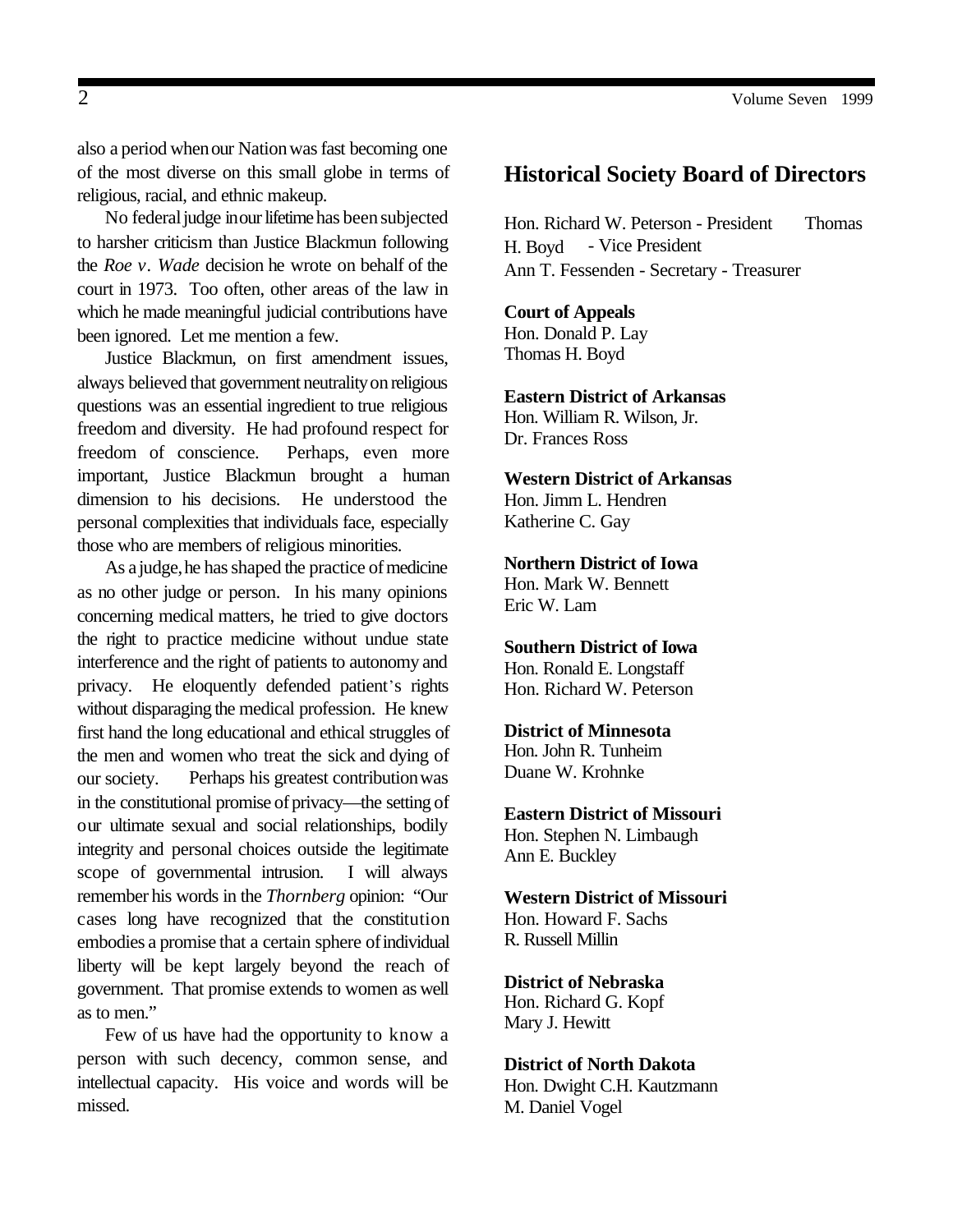#### **District of South Dakota** Hon. Lawrence L. Piersol Hon. Mark F. Marshall

*How did you first become interested in judicial service?*

# **The Honorable Richard W. Peterson**

**T** he Honorable Richard W. Peterson has enjoyed a long and distinguished career as both a lawyer and a judge. Following his graduation from the University of Iowa, he was admitted to the Iowa



bar in 1951, and has practiced in Council Bluffs, Iowa since that time. Judge Peterson has also served as a federal judicial officer for more than forty years. He was appointed a United States Commissioner in 1958, and was subsequently appointed part-time United States Magistrate of the United States District Court for the Southern District of Iowa in 1970. A distinguished scholar, he has written numerous articles and books, and has served as president of the Historical Society of the United States Courts in the Eight Circuit for the past ten years.

#### *When did you become interested in a career in the law?*

My interest in law as a career developed gradually. My father, Henry K. Peterson, had begun the practice of law in 1908, in Council Bluffs. His brother, Raymond G. Peterson, was an attorney practicing with him. And myolder brother, Robert A. Peterson, was admitted to the bar in 1940 and, following the war, practiced law in the Peterson firm. Looking back, I don't know that I ever considered any other field of endeavor. The law seemed to be the natural direction and, as events have turned out, it was a very gratifying and fulfilling choice of life's work.

My judicialservice began in June 1958, when the position of U.S. Commissioner for the Western Division, Southern District of Iowa, became vacant. Our judge, the Honorable Edward A. Hickland, requested our United States Attorney, Roy Stephenson, to make arrangements for a replacement. Mr. Stephenson - who was later a U.S. District Judge for our District and a Circuit Judge of our Circuit contacted Raymond A. Smith, a senior partner of our firm, and inquired if anyone in our firm would be interested. Mr. Smith approached me with the simple question "How would you like to become a U.S. Commissioner?" I knew very little about the position. However, based on Mr. Smith's explanation of the post and with appreciation that he had asked me, I agreed to the appointment. I was sworn in on June 30, 1958.

#### *What were your responsibilities as a United States Commissioner?*

The responsibilities of the U.S. Commissioners were basically those of a committing magistrate. A personwho was charged with a felonywas presented before the commissioner. Using what we consider nowa rather primitive docket book, the commissioner would confirm that the defendant was charged in his true name. We then explained his rights to bail and counsel, and, if the defendant requested, conducted a preliminary hearing on the charge. If the preliminary hearing was waived, the defendant would be bound over to the federal court for further proceedings; if there was no waiver, a probable cause hearing was held. Commissioners also processed the issuance and return of federal search warrants. Later, upon the establishment of a federal wildlife area in our division, our duties were expanded to hear and dispose of federal misdemeanor and petty offense charges at that refuge.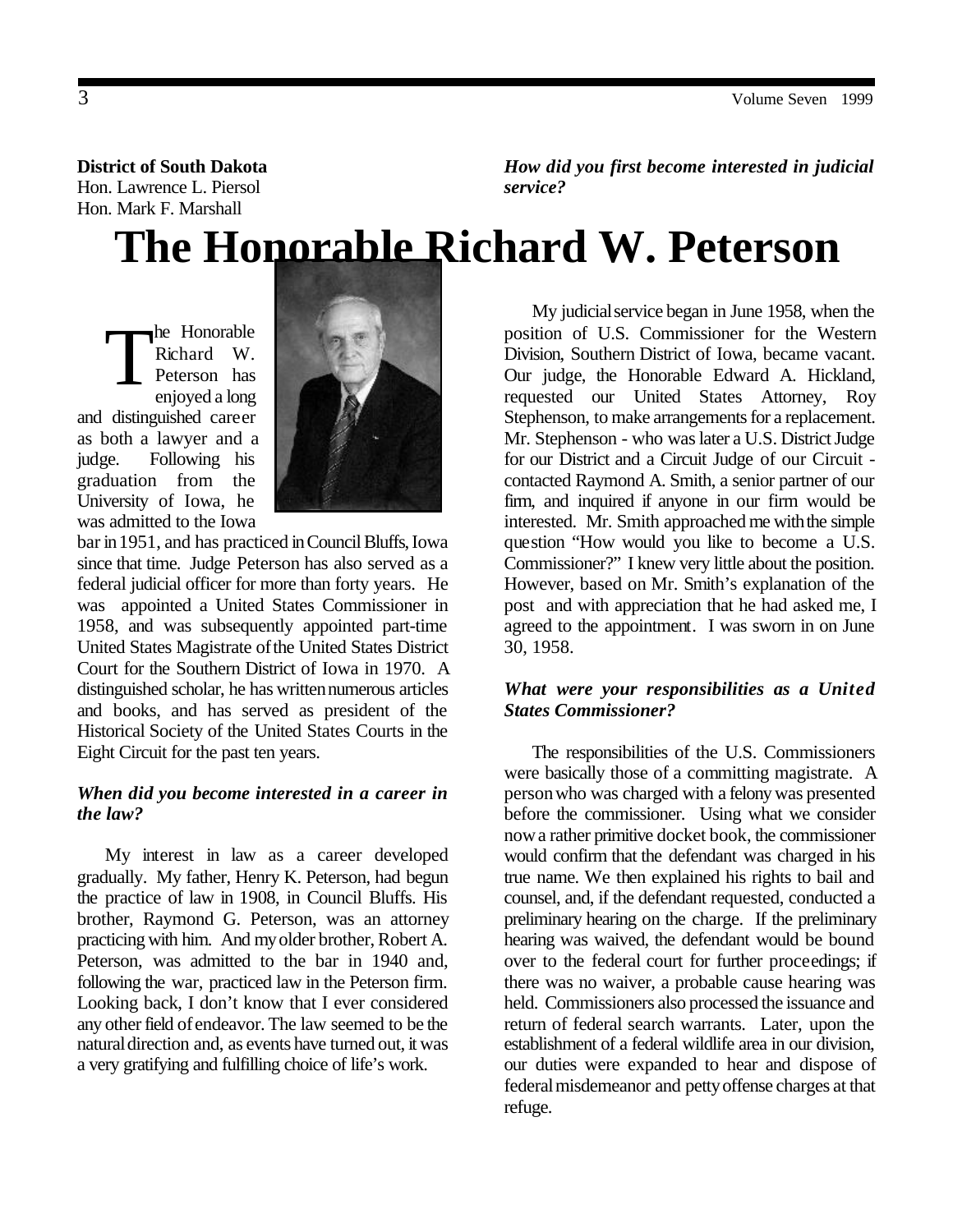#### *When did you become a United States Magistrate?*

The Federal Magistrate Act was adopted by Congress in 1968. A number of pilot districts were established in different parts of the country to implement the Act on a trial basis to determine its practicability a n d value. Thereafter, the system was implemented nationwide. The Federal Magistrate System was adopted by order of the U.S. District Court for the Southern District of Iowa in December of 1970. All then U.S. Commissioners were appointed by the Court to the respective magistrate duty stations, with my station located in Council Bluffs.

#### *How has that position changed and evolved over the years?*

The change and development of the magistrate position over the years has been remarkable. The original system included about 400 magistrates with about 100 who were full-time and 300 part-time people. That situation has now been almost completely reversed with Congress emphasizing fulltime positions over time. Currently, with the exception of fifty to sixty part-time positions at various locations around the country, all other Magistrate Judgeships are full-time.

With legislation passed over the years, as well as a multitude of federal circuit and Supreme Court decisions, the position has become one of wider jurisdiction. For example, full-time magistrates are authorized to conduct full civil litigation, either bench or jury, with appeals from their decisions directly to the court of appea l s for their respective circuits. Remuneration for magistrates has gradually but definitely increased over the years. Consequently, when vacancies occur or new full-time positions are established, numerous well qualified individuals apply to be considered bythe courts for selection. Another milestone was reached in 1990, when the title was changed to U.S. Magistrate Judge, which more accurately describes the position.

The constant support of the Magistrate Judge Division of Administrative Office of the United States Courts and the educational efforts of the Federal Judicial Center have been exceedingly important in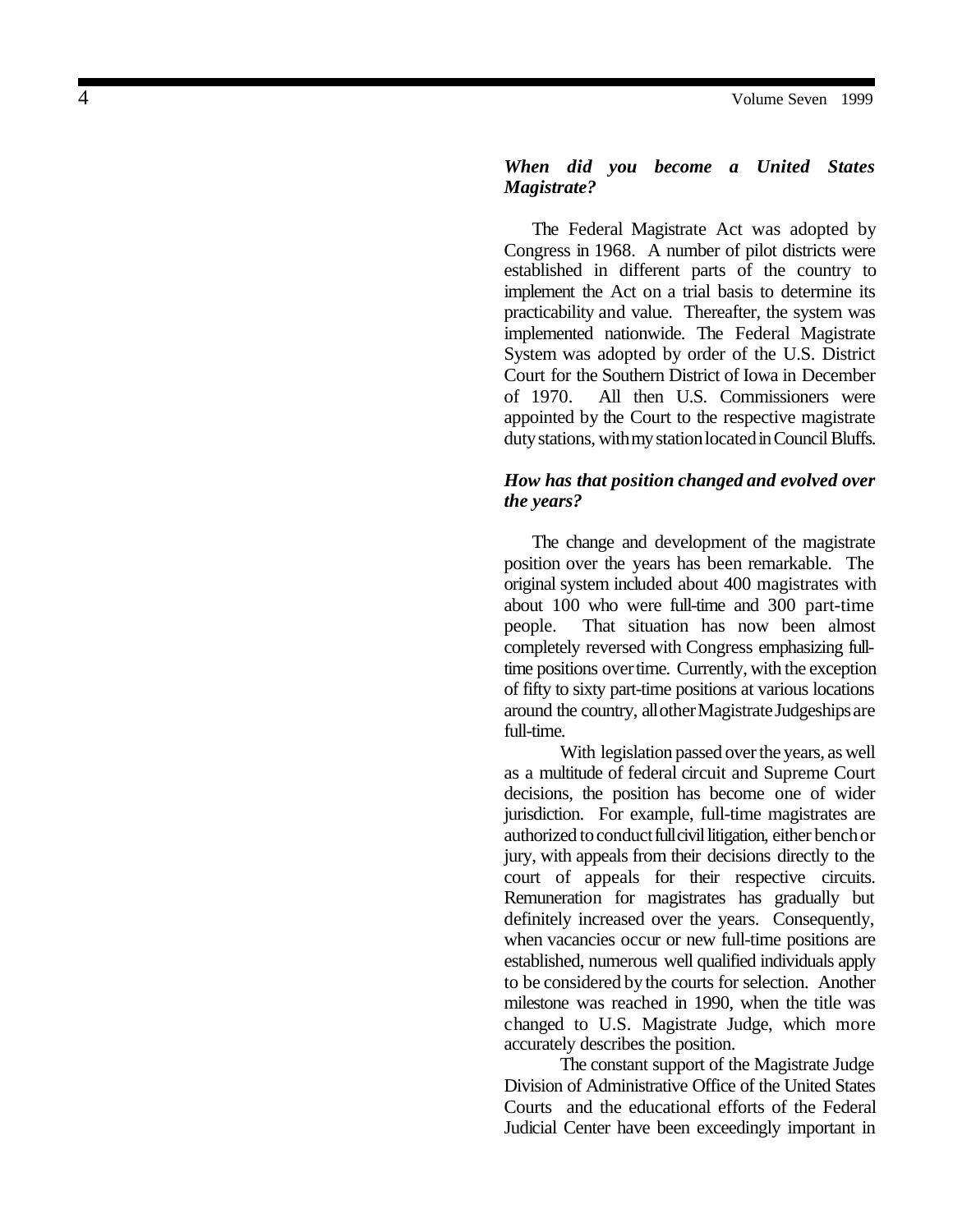strengthening the positionand ensuring that the judicial officers are well educated.

Finally, the National Council of the United States Magistrates, now called the Federal Magistrate Judges Association, has become increasingly active in supporting the roles of magistrate judges by encouraging legislation relating to both jurisdiction and salaries of magistrates. The organization has been fortunate in having consistently strong and dedicated leadership and a sizeable membership, and has developed among all United States magistrate judges a remarkable congeniality of mission, purpose and fellowship.

#### *Did your position as a federal judicial officer lead to assignments outside of Iowa?*

I have had a number of assignments outside of the Southern District of Iowa. The first was two weeks to the Eastern District of Arkansas in 1978, to assist in pretrying a substantial backlog of cases in the District. In the company of two other part-time magistrates, it was very interesting and challenging tour of duty in August of that year. Several years later a vacancy occurred in Yellowstone Park in the District of Wyoming. A number of magistrates from around the country were invited to sit one week terms until the position was filled, and I was fortunate to be one of those individuals. However, of all the assignments outside ofour District, the most fascinating were those in which I was selected to serve as a verifying official under legislation implementing international treaties providing for the return of American citizens or nationals held in foreign countries. The treaties provided that American citizens or nationals convicted of crimes in those countries, upon being verified for return by an Americanofficial, could be brought back to the United States to complete their prison terms in this country. U.S. Magistrates were generally designated to act as those verifying officials, and I had the good fortune of being involved, along with my colleagues Frank Baskin, Roger Blask, and Ed Infante, in the first major prisoner transfer in December of 1977, in Mexico.I have subsequently been in Peru once and in Bolivia twice for similar prisoner transfers. All were remarkably interesting experiences.

#### *How did you become interested in the history of the federal judiciary?*

My first interest in the history of the federal judiciary probably resulted from my course work at the University of Iowa as an undergraduate. I had several very stimulating and distinguished history professors whose areas of specialty were in the early federal period and later in American history. I later enrolled and completed a number of graduate courses from some excellent instructors in American Constitutional History and Political Science at the University of Nebraska at Omaha. I began work on a thesis in the mid-1970s. However, a career change did not allow me to complete the work at that time.

In 1986, I was invited by the Honorable W.C. Stuart, then Chief Judge of the Southern District of Iowa, to participate in the organization of the Southern District of Iowa Branch of the Historical Society of the U.S. Courts in the Eighth Circuit. In various visits with Judge Stuart in which I discussed my graduate experience, including the partially completed thesis, the judge was most encouraging in urging me to complete my thesis. I did so thanks to his interest and encouragement. Eventually, I revised my manuscript into book form and published it under the title*,The Court Moves West: A Study of the U.S. Supreme Court Decisions of Appealsfrom the United States Circuit and District Courtsfrom the State of Iowa, 1846-1882.*

A few years later, the position of the presidency of the Historical Society of the United States Courts in the Eighth Circuit became vacant, and thenChiefJudge Donald P. Lay, asked if I would be willing to serve inthat capacity. I was very pleased to do so and in 1989, became the president of the Society.

#### *How has the Historical Society of the United States Courts in the Eighth Circuit grown and developed over your years as president?*

 Looking back over the past ten years, we have made progress in the size and scope of the Society. We now have established and operate branches in each of our ten federal districts, as well as a separate branch for the Court of Appeals. Each district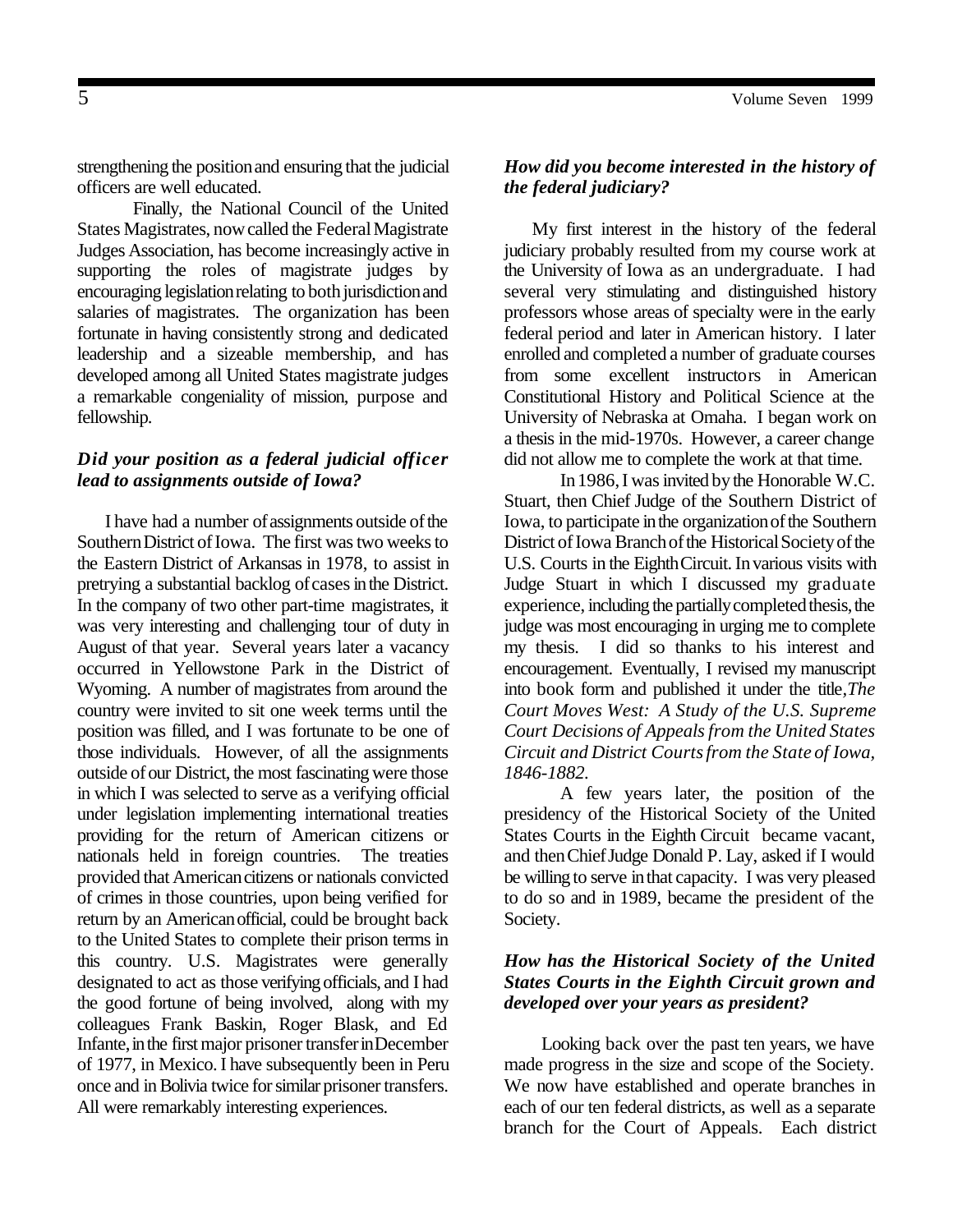supplies two board members: one federal judge and a non-judicial member. We have a number of exceedingly dedicated members on our board. We are fortunate in having a number of very knowledgeable historians. As to progress, most of our districts have now either completed their histories of the districts or are in the process of doing so.

#### *Given your distinguished and prolific scholarship up to this point, do you have any research and writing projects planned in the future?*

As to further research and writing projects, I have several. I am currently giving a number of speeches and presentations on historical subjects, and have reduced and refined those into articles regarding the various persons or episodes in history withwhichthey deal.

I was also bequeathed the World War I memorabilia of a good friend of the family who served as a front line surgeon in World War I, and found to my excitement and amazement that these materials included a daily diary of the doctor during his military service. I've had the diary transcribed and plan to use the diary and the doctor's experiences as the foundation for a World War I history.

#### **Court History Projects**

\_\_\_\_\_\_\_\_\_\_\_\_\_\_\_\_\_\_\_\_\_\_\_\_\_\_\_

ome of the most important work performed by the branches of the Historical Society

S has been the preparation and support of written history projects.

In the late 1970's, a written history of the Eighth Circuit was published in conjunction with the nation's bicentennial. Recently, the Court of Appeals Branch has engaged Professor Jeffrey Morris



to write a more extensive history of the circuit which will be patterned after the format of his fine work on the Second Circuit entitled, *Federal Justice in the Second Circuit.* This is just one of many such projects that have been conducted or are currently underway throughout the circuit.

A leading example of such a history is Dr. Lawrence H. Larsen's fine book on the history of the United States District Court for the Western District of Missouri. Professor Larsen's book, entitled *Federal Justice In Western Missouri*, is a fascinating history of the first 100 years (1857 to 1960) of the federal court in Western Missouri. Professor Larson's book was published by the University of Missouri Press.

PeggyTeslowhas prepared a marvelous historyof the United States District Court for the District of South Dakota. This history was published in 1991, and Miss Teslow is currently updating the history.

The Branches for the District of Minnesota and the Northern District of Iowa have also published histories ofthose courts. Projects are underway to supplement and update both of those histories.

Dr. Frances Ross of the University of Arkansas is coordinating the preparation of a history of both the Eastern and Western Districts of Arkansas. The District of Nebraska's Branch has retained Professor John Wunder of the University of Nebraska to write a history of that district. North Dakota's Branch is also working on a history of its court at this time.

These are all marvelous projects that truly demonstrate the important work that is being done by the various branches of the Historical Society.

*Note: Thomas H. Boyd is vice president of The Historical Society of the United States Courts in the Eighth Circuit and president of the Court of Appeals Branch.*

#### **In Memoriam**

#### **The Honorable J. Smith Henley**

P rior to his appointment to the court, the Honorable J. Smith Henley served with distinction as a bankruptcy referee for the Western District of Arkansas; as Associate General Counsel of the Federal Communications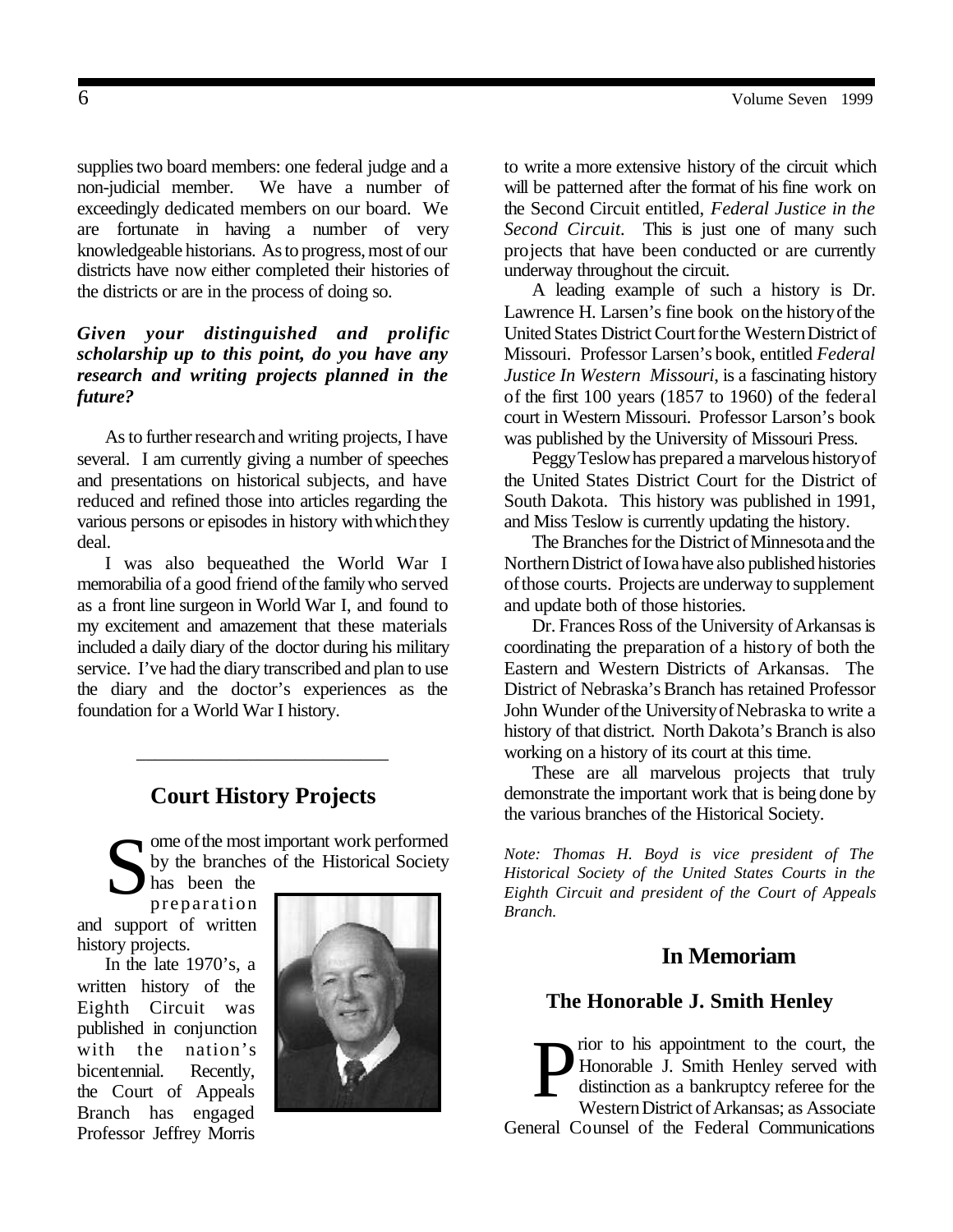Commission; and as Director of the Office of Administrative Procedure in the Department of Justice. In 1958, President Eisenhower appointed Judge Henley the United States District Judge for the Eastern and Western Districts of Arkansas. Thereafter, in 1975, Judge Henley was appointed United States Circuit Judge of the Court of Appeals for the Eighth Circuit.

Judge Henley's decisions helped desegregate the Little Rock public schools and reform the Arkansas prison system. His former law clerk, Kandy Gregg Webb referred to these decisions as "[w]ritten testament to Judge Henley's compassionand concern for human needs and rights . . ." His colleague, the Honorable Gerald Heaney, describedJudge Henleyas "a scholarly, plain-spoken, independent man" whose "fundamental beliefs were best expressed when [Judge] Henley] said, 'Everybody wants a warm place to sleep, a decent job, a decent education, and a little money for Saturday night." Judge Henley will long be remembered for his courtly manner, engaging and wry sense ofhumor, and his courageous contributions as a judge.

#### **The Honorable John D. Kelly**

**T** he legal community was saddened by the death of United States Circuit Court of Appeals Judge John D. Kelly after only two months on the federal bench.

"John was just an outstanding person and we who worked with him are greatly saddened by his loss," said Bill Schlossman, president of the Vogel Law Firm, where Judge Kelly practiced law for thirty-six years. "He had a tremendous intellect and always well-reasoned judgment, coupled with a great sense of fairness and compassion, that would have made hima tremendous judge."

"John had just begun his service on the secondhighest court in our land," Sen. Kent Conrad said. "He loved the lawand wasso excited bythe challenge of his service there. John's talents and presence will be deeply missed. He leaves a towering professional and civic legacy. "

"He would have had a wonderful career as a federal judge," North Dakota Senator Byron Dorgan said. "It's very sad to lose a friend and for North

Dakota to lose someone who could have contributed so much to our state."

Rep. Earl Pomeroy said, "John Kelly was a brilliant lawyer. He would have been a brilliant jurist. His death is a loss to us all. I'll miss him on a personal level, and I feel very badly that the country won't feel the contributions he could have made on the court."

Judge Kelly was a 1956 graduate of St. John's University, Collegeville, MN, having been born October 9,1934, inGrand Forks, ND. He earned his law degree with honors from the University of Michigan in 1959, where he was elected as an assistant editor of the Michigan Law Review. Upon graduation, Kelly spent the next three years as lieutenant in the United States Air Force, working as an attorney in the Air Force General Counsel's Office at the Pentagon.

Judge Kelly and his wife, Tish, returned to North Dakota in 1962. He entered the private practice of law with the Vogel Law Firm in Fargo. John was a member of the firm for 36 years, and served as president of the firm for 20 years. Judge Kelly's practice during histenureat the VogelFirmfocused on trial work and appellate practice and he also conducted a business

practice.

While the Eighth Circuit will be without a fine legal mind, it is the people of Fargo and North Dakota who knew Kelly best. He will be missed most bythe North Dakotans who were his friends. He will be missed by colleagues who respected his work.



He was a man of

sparkling wit, keen intelligence and superior legal skills. He brought a measure of compassion to his work that distinguished him in his profession. During his years in private practice he developed a sensitive understanding of how the law and the courts impact the lives of everyday people.

Friends and colleagues praised his professional work and civil legacy. There is no question this country lost a jurist whose service on the federal bench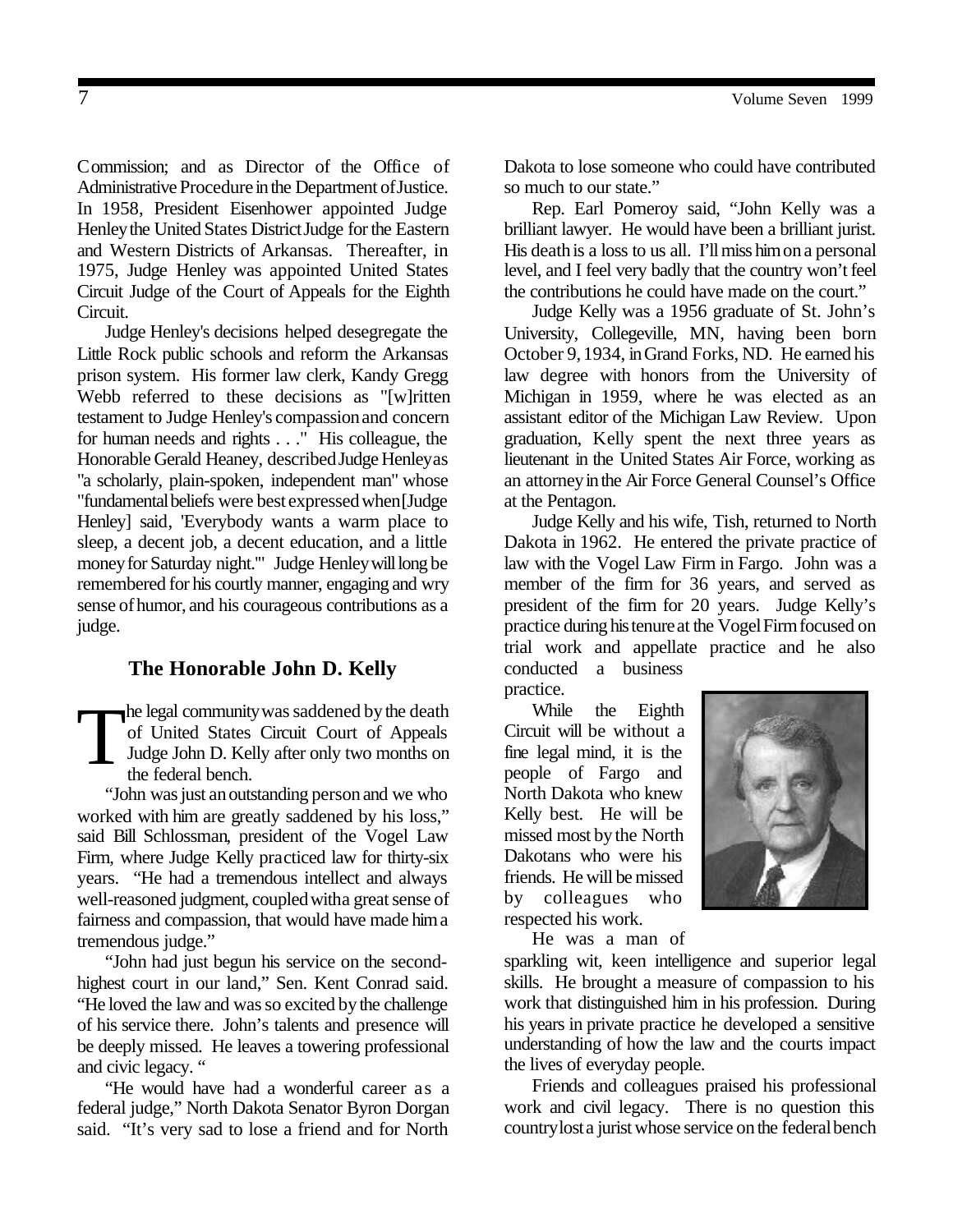would have been as outstanding as his record as a lawyer.

Judge Myron H. Bright spoke of his former law partner in the following manner: "I really know of no other lawyer in the state of North Dakota who commanded any greater respect than John Kelly from the lawyers and judges in this state. His life sets a high example for all. We shall miss him dearly."

Jerry Lamb perhaps summarized best the life of his first cousin in his eulogy at Judge Kelly's funeral when he said: "Well, the life we're celebrating was more than a collection of minor adventures. It was rather essentially a life of promise fulfilled, of talents spent wisely, multiplied. The clear head, the quick mind, the fluent tongue, and that incredible, sometimes damnable, iron will were not gifts given in vain. They flourished. What John did, he did well, not only at work but as an official/unofficial counselor and advisor. One of our not too many homegrown wise men. Most of all, he was a good man; abrupt sometimes, impatient sometimes, but usually right, understanding, decent. A man worth knowing–a cousin, a friend, an almost brother worth having. We're lucky you were around in our lives, John."

On January 27, 1998, President Clinton nominated John D. Kelly to the United States Court of Appeals for the Eighth Circuit. He was confirmed by the U.S. Senate onJuly 30, 1998. Judge Kelly began his work on the appeals court on August 26, 1998. His funeral was held on October 27, 1998, the day intended for his public investiture. Judge Kelly is survived by his wife, Tish Kelly; his three sons, David, Peter, and Daniel, and his sisters, Ellin Kelly and Sheila Stiteler.

A Special Session of the United States Court of Appeals for the Eighth Circuit in honor and in presentation of the portrait for the late Honorable John D. Kelly was held in the Quentin N. Burdick U.S. Courthouse in Fargo, North Dakota, on Tuesday, June 29, 1999.

*Note: The author, Kermit Edward Bye, is a partner in the Fargo, North Dakota firm of Vogel, Weir, Bye, Hauke & McCormick Ltd.*

**The Honorable George F. Gunn, Jr.**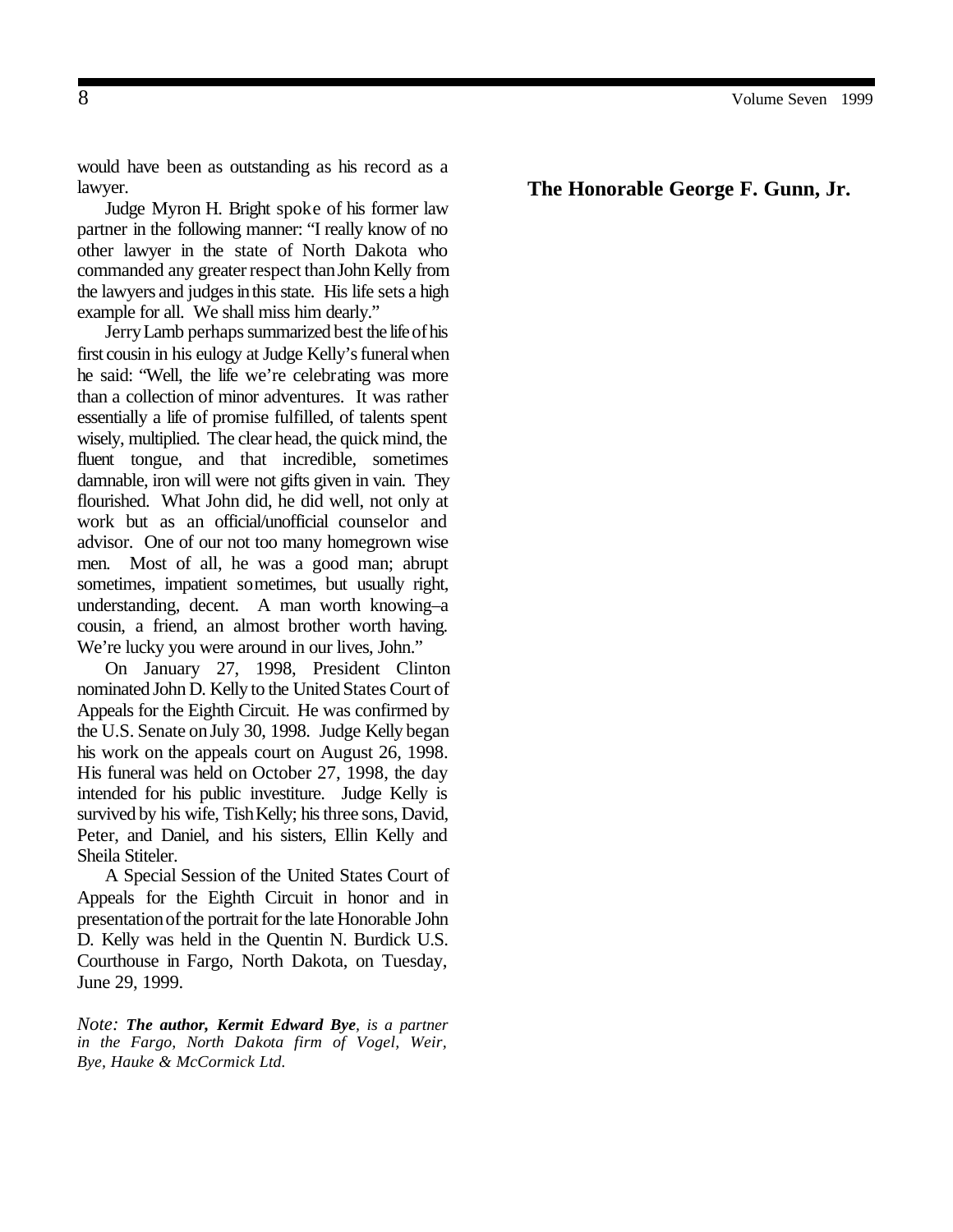

T he Honorable George F. Gunn, Jr., practiced with the law firm of Rebman, Latourette & Gunn, served as city attorney for Brentwood, Missouri, and St. Louis CountyCounselor. Judge Gunn was appointed to the Missouri Court of Appeals in 1973 and, thereafter, spent three

years as a member of the Missouri Supreme Court. In 1985, President Ronald Reagan appointed Judge Gunn to the United States District Court for the Eastern District of Missouri.

Judge Gunn was a true gentlemen. Assistant United States Attorney Michael Fagan said of Judge Gunn, "He was as patient and pleasant as any judge could be." St. Louis County Executive, Lawrence Roos, described Judge Gunn as "a remarkable combination of a soft-spoken individual, always considerate of others, and yet had a passion and strong dedication to the fundamental principles upon which our justice system is based." Former Chief Judge Edward L. Filippine recalled Judge Gunn's genuine compassion for others, saying "To know him was to love and respect him. He will be missed and not forgotten."

#### **The Honorable Joseph E. Stevens**

**T** he Honorable Joseph E. Stevens practiced law in Kansas City, Missouri with the law firms of Lombardi, McLean, Slagle & Bernard, and Lathrop, Koontz, Righter, Blackwell, Gordon & Parker. In 1981, President Ronald Reagan



appointed Judge Stevens to the United States District Court for the Western District of Missouri. Judge Stevens eventually served as Chief Judge of the District and presided over numerous important and high profile cases venued in western Missouri. Judge Stevens chaired of the Courthouse Construction Committee on the new federal courthouse in Kansas City. President William Clinton appointed him to serve on the Board of Trustees of the Harry S. Truman Scholarship Foundation.

ChiefJudge D. Brook Bartlett observed that, with Judge Stevens' passing, "[t]he federal judiciary and the people in the western part of Missouri have lost a great, effective and fair judge." The Honorable John R. Gibson, Senior U.S. Court of Appeals Judge, called Judge Stevens "an excellent trial lawyer and excellent trial judge"who "never hesitated to make a decision and keep the trial moving. He had heavy cases throughout his career and did an outstanding job with all of them."

### **Burdick Public Education Center**

D uring the design process of the Quentin N. Burdick U.S. Courthouse in Fargo, NorthDakota, concerned judicialofficers discussed the lack of public outreach within the courts. It was decided that the Fargo courthouse would address this oversight and provide the space and creativity to devise a programdevoted to public education. A Board of Directors, consisting of community leaders and judicial personnel, worked to formulate the following mission: "To foster an understanding of the legal process and the role of the U.S. federal court system for regional youth, the general public, and legal and criminal justice professionals through community outreach programs."

Physically, the Burdick Public Education Center anchors the public lobby space on the first floor and welcomes the public as they leave court security. The doorway of the room is flanked with a Paul Granlund bronze bust of Senator Quentin N. Burdick donated by the Burdick family. The walls in the anteroom, through pictures and words, tell the story of North Dakota's statehood and the Burdick family's place in that history. One area is devoted to a series of pictures tracing the history of the federal courthouses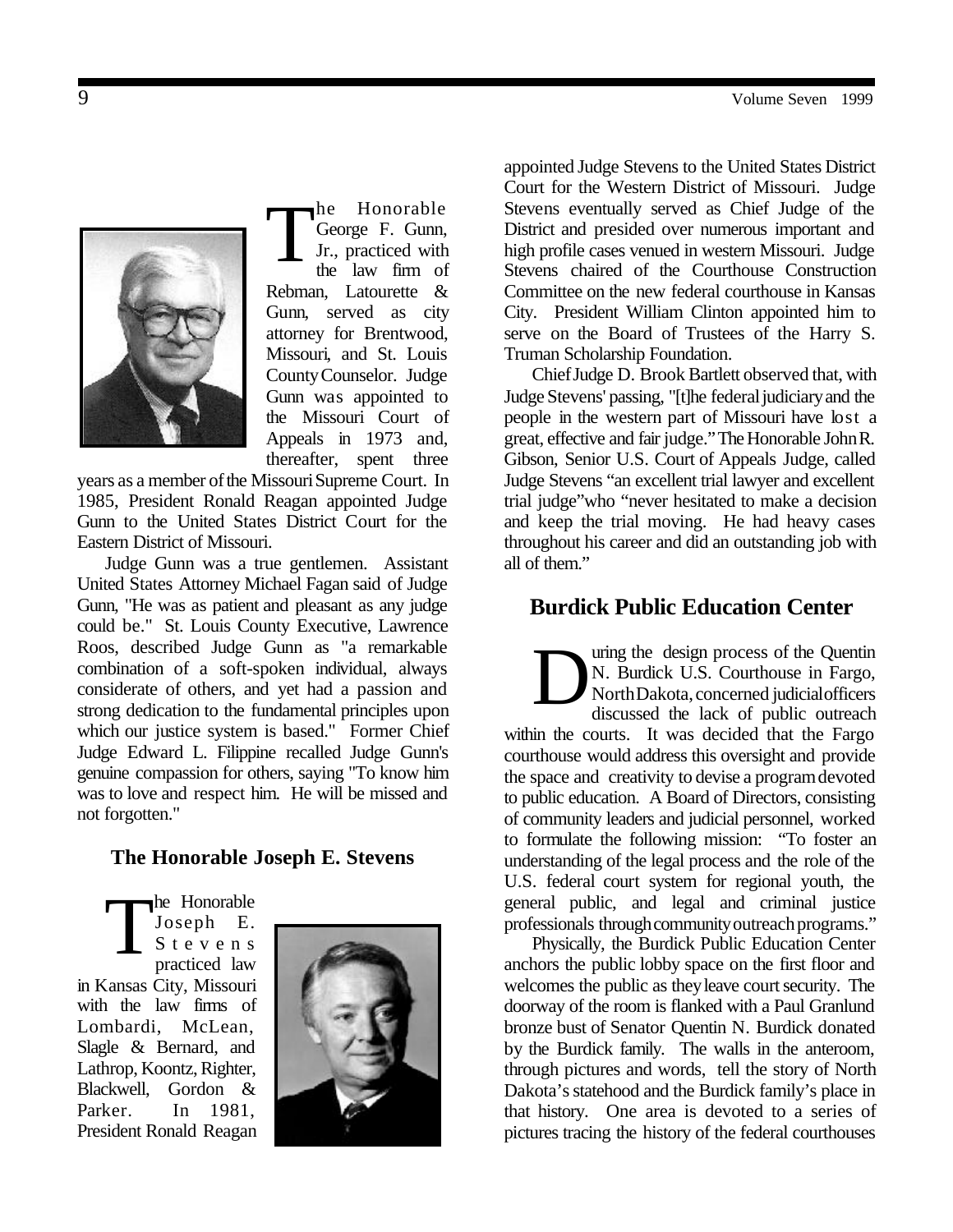in Fargo, North Dakota. Our visitors are especially fascinated by this as it illustrates the people who built the original structure to which the Burdick building is annexed.

 The pictures tell the story of the WPA project, and the newspaper excerpts recount the jobs that were saved with these depression-era buildings. The nitrate negatives were discoveredat the NorthDakota Institute for Regional Studies and had never been developed. The final wall area containing information delineates the federal, state and tribal court systems. A laminated handout has been created from this information.

There is also an area still "under construction" which will have a large screen television tied to a touch screen panel. This system will be hooked into technology which will allow the public the opportunity to learn more about the history and workings of the court system. Using the room as a catalyst for court outreach has been both a challenge, due to limited funding, and a pleasure, due to the warm reception from the community. In December 1998, the Education Center sponsored a media workshop attended by local newspaper, television and radio media professionals. State and federal judges spoke on the strengths and weaknesses of their court systems and access to court information. A panel followed with a spirited debate involving the audience. The workshop ended with the media insisting and the courts promising to offer additional sessions. Several individuals from the media have since told us that the laminated handout on the court system has a prominent place in their newsrooms.

Local educators have met our idea of outreach with great enthusiasm. We have dealt with individual groups this year, but a plan is now in motion to specifically target fifth-graders studying American History and twelfth-graders studying American Government. The social study teachers from the four major school districts and two private school systems have requested that we host an in-service day to brainstorm and plan the curriculum. A meeting of the school superintendents at the courthouse ended with enthusiastic pledges not only for support but also to help with the cost of materials.

The Burdick Public Education Center has already outgrown the expectations of the Board members. A grant has been written to hire someone who canwork with the area educators and begin to design the media materials. The enthusiasm is still running high, and the need is certainly apparent. As the children leave the roomexclaiming that they want to work inthis building someday, we know that we have accomplished our goal.

*Note: The author, Suzanne Morrison, is a Branch Librarian for the U.S. Courts Library, Fargo, North Dakota*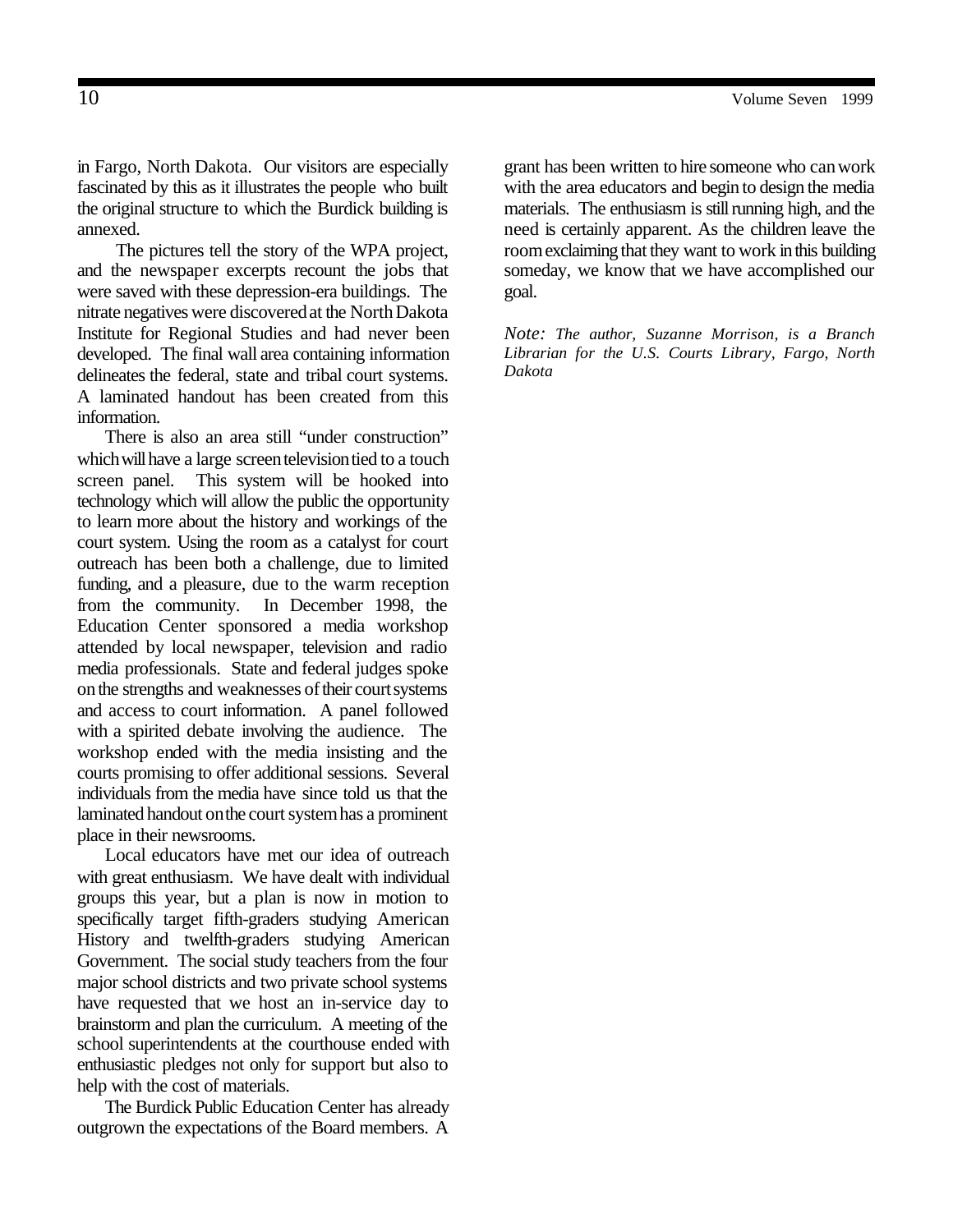Volume Seven 1999